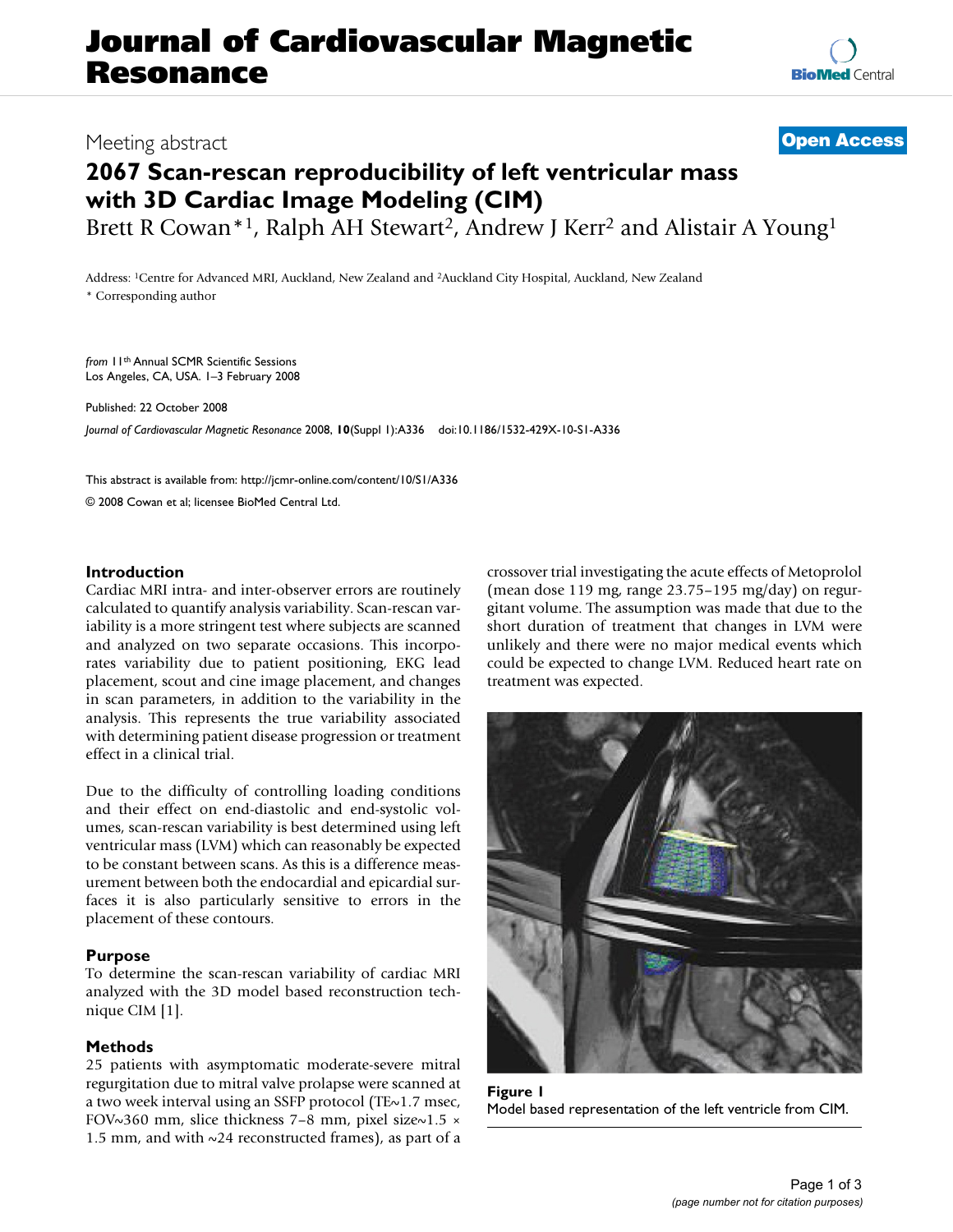Analyses were performed using guide-point modeling where a 3D mathematical model (Figure 1) was adaptively optimized to fit each subject's images (CIM version 4.5, Auckland MRI Research Group). The model was interactively fitted to guide-points provided by the user, and image derived data points provided by an image processing algorithm. The method correctly accounted for the motion of the base of the heart, by tracking the insertion of the mitral valve leaflets and volume was calculated up to but not through this moving plane. Papillary muscles were included with the blood pool.

All cases were independently analyzed by two experienced observers. Cases with discrepancies in LVM of >5% were independently reanalyzed. The final result was calculated as the average of the two analysts (where there was a reanalysis, the results from each analyst with closest agreement in LVM were chosen for averaging). All analyses were randomized and blinded to patient identity, first or second scan, previous results and results from the other analyst.

### **Results**

Baseline heart rate was 65/min and this fell by 10/min (p < 0.0001) on Metoprolol. As a group, the average mass on first scan was 183.4 g and on the second scan 186.3 g (difference 1.1 g or 0.6%). Individually, the average difference between the first and second scans was 4.1 g (2.2%), with a standard deviation of 5.7 g. The maximum single difference in one case was 16.4 g (8.2%). A Bland-Altman plot (Figure 2) shows that the errors are not related to ventricular size.

### **Conclusion**

Scan-rescan variability with SSFP and 3D CIM reconstruction is excellent with an average difference between scans of only 0.6%. Heart rate change did not affect the results.



#### Bland-Altman plot of the difference in LVM betw **Figure 2** een the first and second scan versus average LVM

Bland-Altman plot of the difference in LVM between the first and second scan versus average LVM.